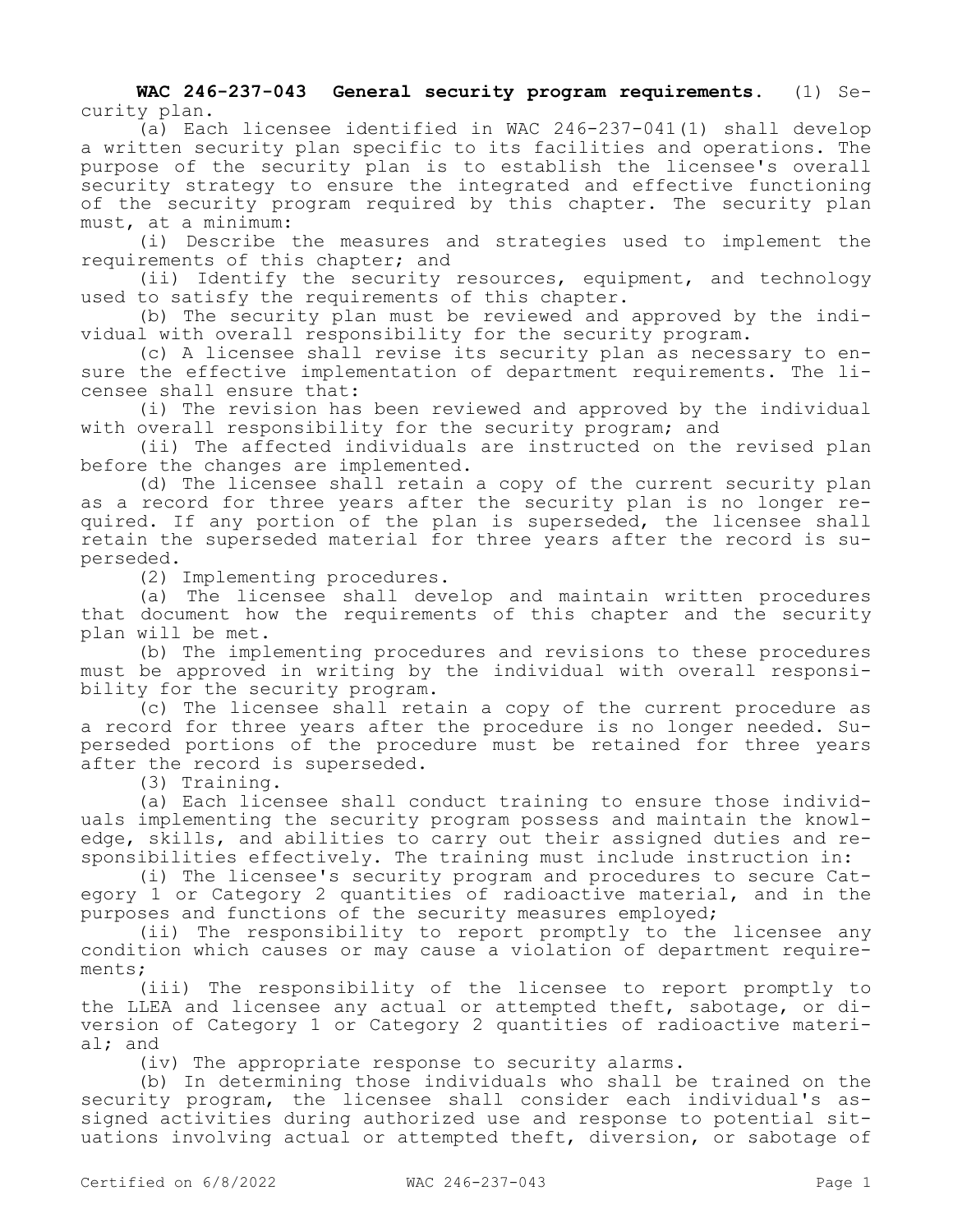Category 1 or Category 2 quantities of radioactive material. The extent of the training must be commensurate with the individual's potential involvement in the security of Category 1 or Category 2 quantities of radioactive material.

(c) Refresher training must be provided at a frequency not to exceed 12 months and when significant changes have been made to the security program. This training must include:

(i) Review of the training requirements of this subsection and any changes made to the security program since the last training;

(ii) Reports on any relevant security issues, problems, and lessons learned;

(iii) Relevant results of department inspections; and

(iv) Relevant results of the licensee's program review and testing and maintenance.

(d) The licensee shall maintain records of the initial and refresher training for three years from the date of the training. The training records must include dates of the training, topics covered, a list of licensee personnel in attendance, and related information.

(4) Protection of information.

(a) Licensees authorized to possess Category 1 or Category 2 quantities of radioactive material shall limit access to, and unauthorized disclosure of, their security plan, implementing procedures, and the list of individuals who have been approved for unescorted access.

(b) Efforts to limit access shall include the development, implementation, and maintenance of written policies and procedures for controlling access to, and for proper handling and protection against unauthorized disclosure of, the security plan and implementing procedures, and the list of individuals that have been approved for unescorted access.

(c) Before granting an individual access to the security plan or implementing procedures, or the list of individuals that have been approved for unescorted access, licensees shall:

(i) Evaluate an individual's need to know the security plan or implementing procedures, or the list of individuals that have been approved for unescorted access; and

(ii) If the individual has not been authorized for unescorted access to Category 1 or Category 2 quantities of radioactive material, safeguards information, or safeguards information-modified handling, the licensee must complete a background investigation to determine the individual's trustworthiness and reliability. A trustworthiness and reliability determination shall be conducted by the reviewing official and shall include the background investigation elements contained in WAC 246-237-025 (1)(b) through (g).

(d) Licensees need not subject the following individuals to the background investigation elements for protection of information:

(i) The categories of individuals listed in WAC 246-237-029 (1)(a) through  $(m)$ ; or

(ii) Security service provider employees, provided written verification that the employee has been determined to be trustworthy and reliable, by the required background investigation in WAC 246-237-025 (1)(b) through (g), has been provided by the security service provider.

(e) The licensee shall document the basis for concluding that an individual is trustworthy and reliable and should be granted access to the security plan, implementing procedures, or the list of individuals that have been approved for unescorted access.